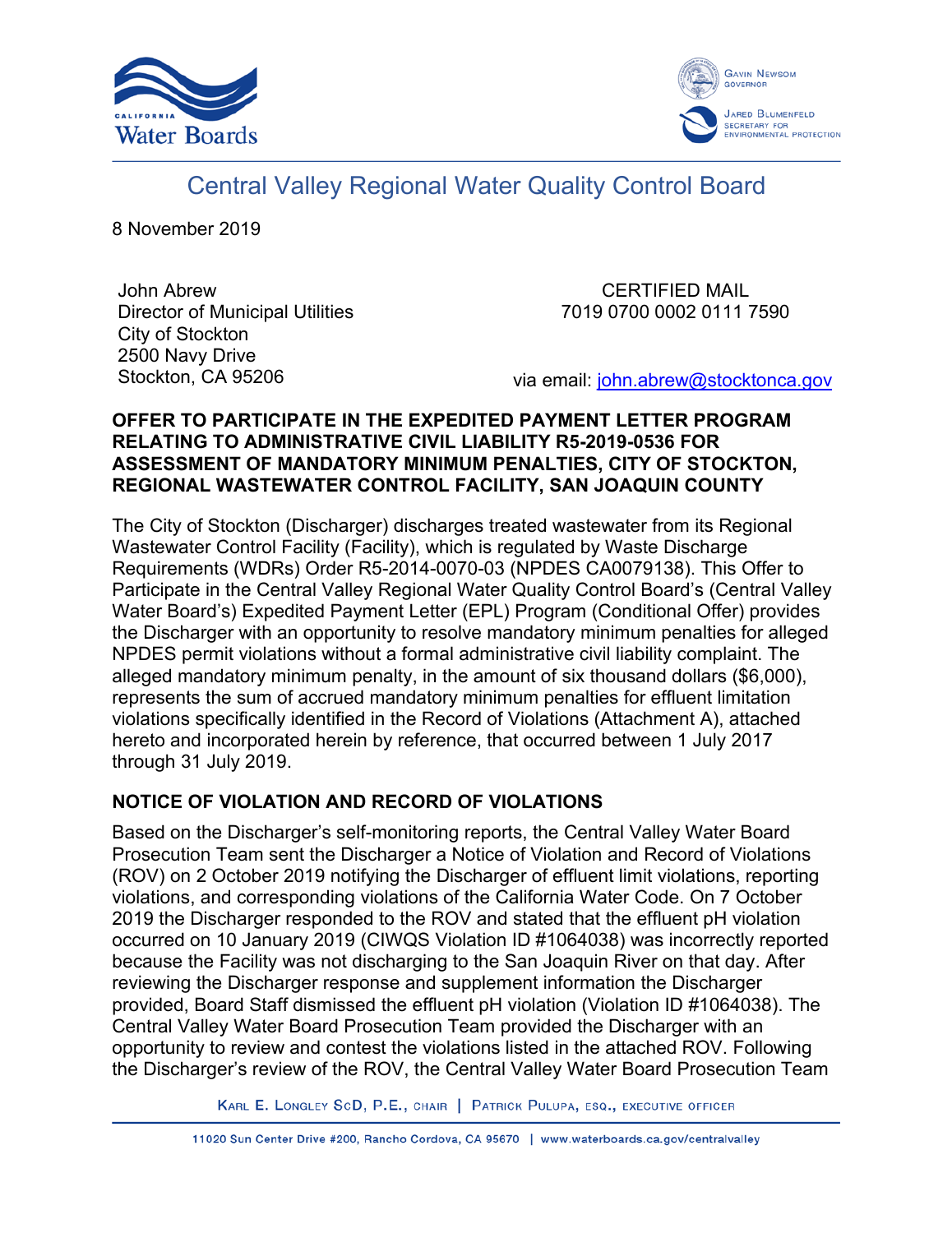confirmed that the violations listed in Attachment A are subject to mandatory minimum penalties.

## **STATUTORY LIABILITY**

Water Code section 13385(h) and (i) require the assessment of a mandatory minimum penalty of \$3,000 for each specified serious and chronic effluent limit violation. Pursuant to Water Code section 13385.1(a), the failure to file a discharge monitoring report required pursuant to section 13383 for each complete period of thirty (30) days following the deadline for submitting the report also constitutes a serious violation subject to a mandatory minimum penalty under Water Code section 13385(h). The Discharger may also be subject to discretionary administrative civil liabilities pursuant to Water Code section 13385(c) of up to \$10,000 for each day in which the violation occurs, and \$10 for each gallon discharged but not cleaned up in excess of 1,000 gallons. These mandatory minimum penalties and discretionary administrative civil liabilities may be assessed by the Central Valley Water Board beginning with the date that the violations first occurred. The formal enforcement action that the Central Valley Water Board uses to assess such liability is an administrative civil liability complaint, although the Central Valley Water Board may instead refer such matters to the Attorney General's Office for prosecution. If referred to the Attorney General for prosecution, the Superior Court may assess up to \$25,000 for each day in which the violation occurs, and \$25 for each gallon discharged but not cleaned up in excess of 1,000 gallons.

#### **SETTLEMENT OFFER**

The Discharger can avoid the issuance of a formal enforcement action and settle the alleged violations identified in Attachment A by participating in the EPL Program.

To promote resolution of these violations, the Central Valley Water Board Prosecution Team makes this Conditional Offer. The Central Valley Water Board's Prosecution Team proposes to resolve these violations without the issuance of a formal enforcement action through this Conditional Offer assessing **six thousand dollars (\$6,000)** in mandatory minimum penalties. If the Discharger accepts this proposal, subject to the conditions below, the Central Valley Water Board Prosecution Team will accept that payment in settlement of any enforcement action that would otherwise arise out of the violations identified in Attachment A. Accordingly, the Central Valley Water Board Prosecution Team will forego issuance of a formal administrative civil liability complaint, will not refer the violations to the Attorney General, and will waive its right to seek additional discretionary civil liabilities for the violations identified in Attachment A. This Conditional Offer does not address or resolve liability for any violation that is not specifically identified in Attachment A, regardless of the date that the violation occurred.

If the Discharger accepts this Conditional Offer, please complete and return the enclosed "Acceptance of Conditional Resolution and Waiver of Right to Hearing; (proposed) Order" (Acceptance and Waiver) on or before **22 November 2019**. The Acceptance and Waiver constitutes a settlement of the violations specifically identified in Attachment A.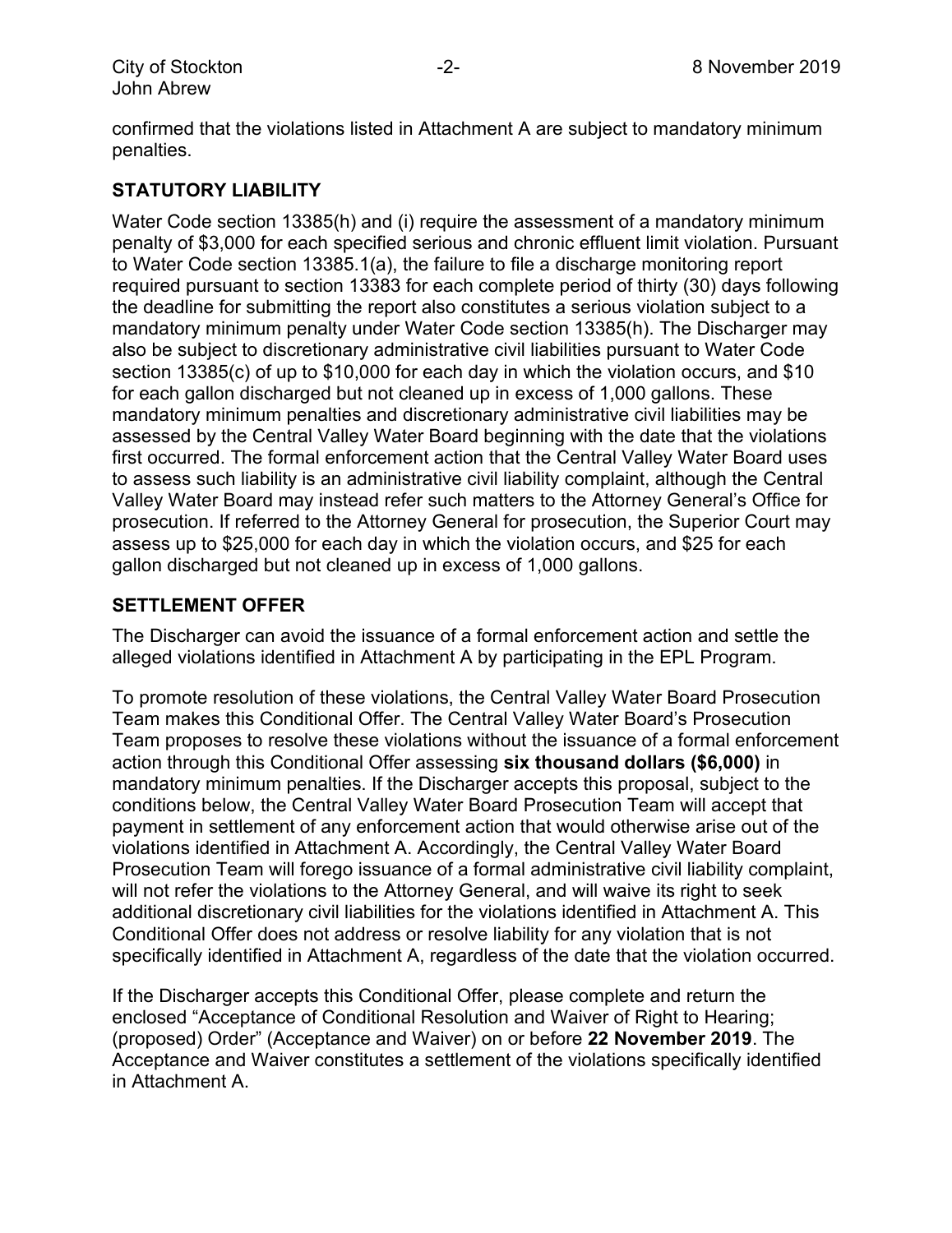#### **CONDITIONS FOR CENTRAL VALLEY WATER BOARD ACCEPTANCE OF RESOLUTION**

Federal regulations require the Central Valley Water Board to publish and allow the public thirty (30) days to comment on any settlement of an enforcement action addressing NPDES permit violations (40 C.F.R. section 123.27(d)(2)(iii)). [Notice of this settlement](https://www.waterboards.ca.gov/centralvalley/board_decisions/tentative_orders/1912/) will be published on the Central Valley Water Board's Tentative Orders web page

(https://www.waterboards.ca.gov/centralvalley/board\_decisions/tentative\_orders/)

If no comments are received within the 30-day comment period, and unless there are new material facts that become available to the Central Valley Water Board, the Executive Officer or his designee will execute the Acceptance and Waiver as a stipulated order assessing the uncontested mandatory minimum penalty amount pursuant to Water Code sections 13385.

However, if significant comments are received in opposition to the settlement, this Conditional Offer may be withdrawn. In that case, the Discharger's waiver pursuant to the Acceptance and Waiver will be void and the violation(s) will be addressed in an administrative civil liability hearing. At the hearing, the Discharger will be free to make arguments to any of the alleged violations, and the Discharger's prior agreement to accept this Conditional Offer will be treated as a settlement communication and will not in any way be binding or used as evidence against the Discharger. The Discharger will be provided with further information on the administrative civil liability hearing process.

#### **OPPORTUNITY FOR SUPPLEMENTAL ENVIRONMENTAL PROJECT**

As detailed in the Acceptance and Waiver, the Discharger has two options to pay the assessed liability: 1) pay the entire mandatory minimum penalty to the State Water Pollution Cleanup and Abatement Account; or 2) pay a portion of the mandatory minimum penalty to the State Water Pollution Cleanup and Abatement Account and direct a portion of the penalty to be expended on a Supplemental Environmental Project (SEP).

Pursuant to Water Code section 13385(l), in lieu of paying the entire mandatory minimum penalty to the State Water Pollution Cleanup and Abatement Account, the Central Valley Water Board, with the Discharger's concurrence, is authorized to direct a portion of the penalty to be expended on a SEP. One SEP option is currently available: direct a portion of the penalty to the Delta Regional Monitoring Program (Delta RMP) SEP Fund, as authorized by State Water Resources Control Board Resolution No. 2019-0011. The Delta RMP is a well-established program and collaborative effort between the Central Valley Water Board, the Aquatic Science Center, and the regulated communities. The Delta RMP provides critically needed water quality information to better inform policy and regulatory decisions of the Central Valley Water Board and other Federal, State, and location agencies. The Delta RMP also provides necessary data acquisition for management decisions to restore and protect beneficial uses of the region's waters. Information about the Delta RMP is available Delta RMP's website at: [Delta RMP Information](C:\Users\twestphal\AppData\Local\Microsoft\Windows\INetCache\Content.Outlook\MAAOF8F3\Delta RMP Information) (https://www.sfei.org).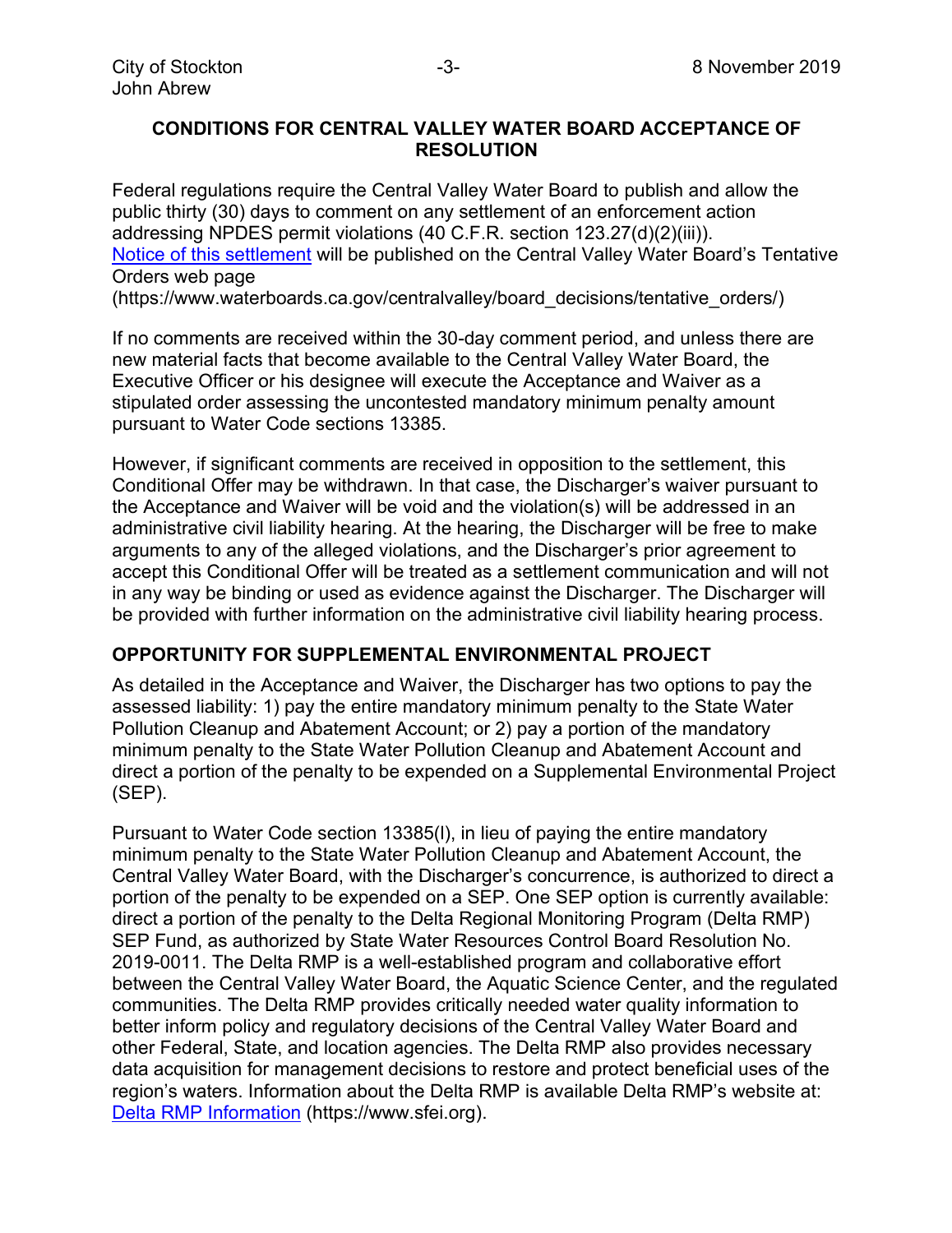All funds directed to the Delta RMP SEP Fund will be expended on projects that supplement Delta RMP studies that would not otherwise be conducted through the Delta RMP's annually approved cost allocations. The nonprofit Aquatic Science Center manages and administers Delta RMP funds. No funds will go to the Central Valley Water Board.

If the Discharger chooses to reject this Conditional Offer or does not complete and return the Acceptance and Waiver by the deadline, the Central Valley Water Board Prosecution Team will contact the Discharger regarding a formal enforcement action that will be initiated for the contested violations.

If you have any questions or comments regarding this Conditional Offer, please contact Xuan Luo at (916) 464-4606 or [Xuan.Luo@waterboards.ca.gov.](mailto:Xuan.Luo@waterboards.ca.gov)

Original signed by ANDREW ALTEVOGT Assistant Executive Officer Enclosures (2): Attachment A Record of Violations Acceptance of Conditional Resolution and Waiver of Right to Hearing

cc w/o encl: Eric Magnan, USEPA, Region 9, San Francisco David Boyers, Office of Enforcement, SWRCB, Sacramento Patrick Pulupa, Central Valley Water Board Advisory Team, Rancho Cordova Selina Cole, Environmental Scientist, Rancho Cordova Jessica Jahr, Office of Chief Counsel, SWRCB, Sacramento Adam Laputz, Central Valley Water Board Advisory Team, Sacramento San Joaquin County Environmental Health, Stockton Deedee A. Antypas, Deputy Director of WW, 2500 Navy Dr, Stockton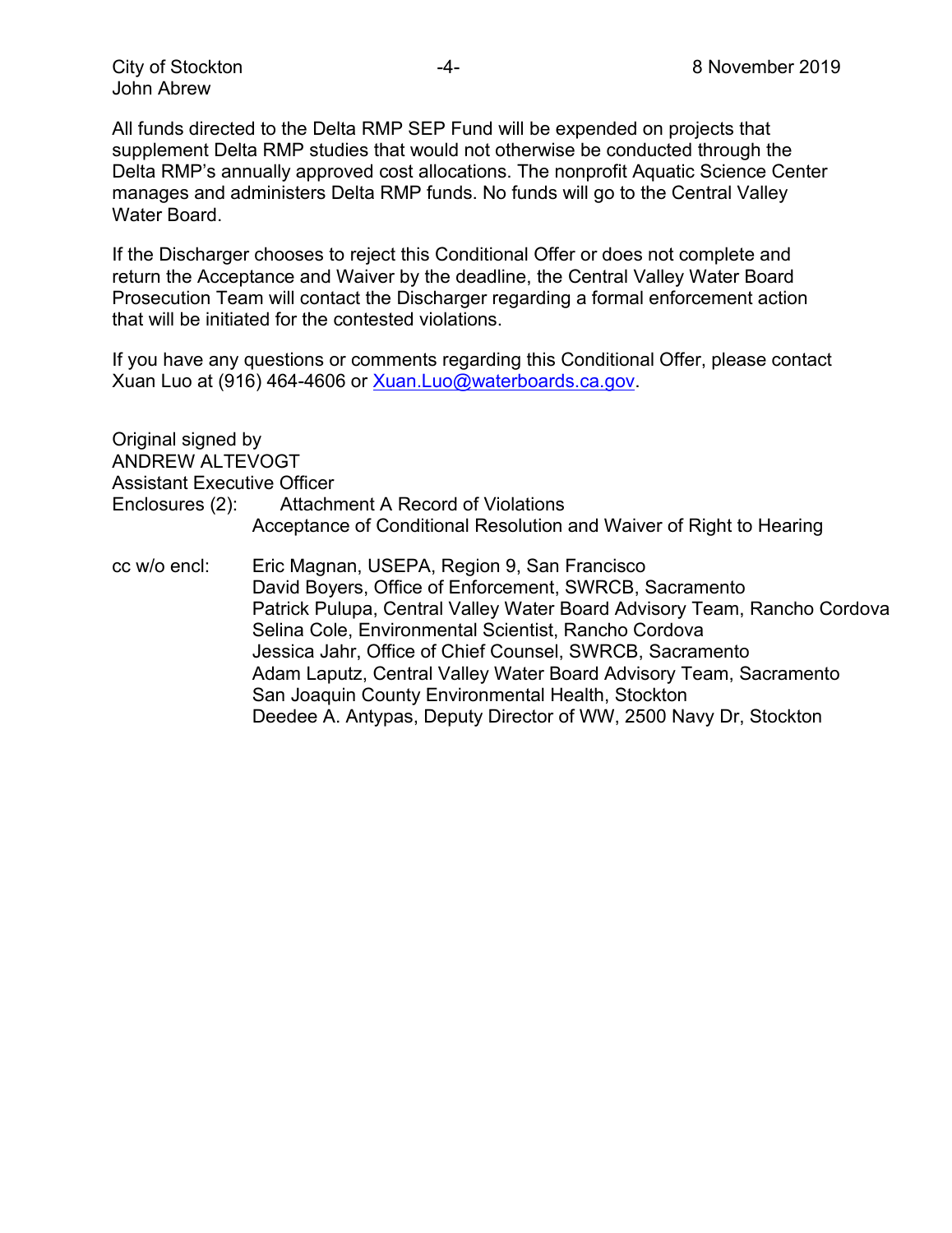## **ATTACHMENT A TO SETTLEMENT OFFER NO. R5-2019-0536 Record of Violations Subject to Mandatory Minimum Penalties**

## **CITY OF STOCKTON REGIONAL WASTEWATER CONTROL FACILITY**

## RECORD OF VIOLATIONS (1 July 2017 - 31 July 2019) MANDATORY PENALTIES (Data reported under Monitoring and Reporting Program and R5-2014-0070-03)

The following table lists the alleged violations subject to mandatory minimum penalties (MMPs), pursuant to Water Code section 13385(h) and (i).

| Table A. Violations subject to Mandatory Penalties |  |  |  |
|----------------------------------------------------|--|--|--|
|----------------------------------------------------|--|--|--|

| <b>Item</b> | <b>Date</b> | <b>Parameter</b>               | Units | Limit | <b>Measured</b> | <b>Period</b>  | <b>Violation</b><br><b>Type</b> | <b>MMP Type</b>   | <b>CIWQS</b> |
|-------------|-------------|--------------------------------|-------|-------|-----------------|----------------|---------------------------------|-------------------|--------------|
|             | $6$ -Jan19  | <b>Total Residual Chlorine</b> | mg/L  | 0.019 | 1.169           | 1-Hour Average | CAT <sub>2</sub>                | <b>SIG</b>        | 1056443      |
| ◠           | $6$ -Jan-19 | <b>Total Residual Chlorine</b> | mg/L  | 0.019 | 0.303           | 1-Hour Average | CAT <sub>2</sub>                | See<br>Footnote A | 1056443      |
| 3           | $6$ -Jan-19 | <b>Total Residual Chlorine</b> | mg/L  | 0.011 | 0.015           | 4-Day Average  | CAT <sub>2</sub>                | <b>SIG</b>        | 1056448      |

#### **Footnote:**

A For the purpose of mandatory penalties, an exceedance of a single effluent limitation based on instantaneous maximums or hourly averages is counted as no more than one violation per day.

## **EXPEDITED PAYMENT AMOUNT VIOLATIONS SUMMARY**

| <b>VIOLATIONS AS OF:</b>                      | 7/31/2019 |
|-----------------------------------------------|-----------|
| <b>Group I Serious Violations:</b>            |           |
| <b>Group II Serious Violations:</b>           | 2         |
| Not subject to a MMPs per SB 709 and SB 2165: |           |
| Non-Serious Violations Not Subject to MMPs:   |           |
| Non-serious Violations Subject to MMPs:       |           |
| <b>Total Violations Subject to MMPs:</b>      |           |

**Mandatory Minimum Penalty Amount for Effluent Limit Violations**

2 Group II Serious Violations subject to MMPs x \$3,000 Per Violation = \$6,000

## **Total Expedited Mandatory Minimum Penalty = \$6,000**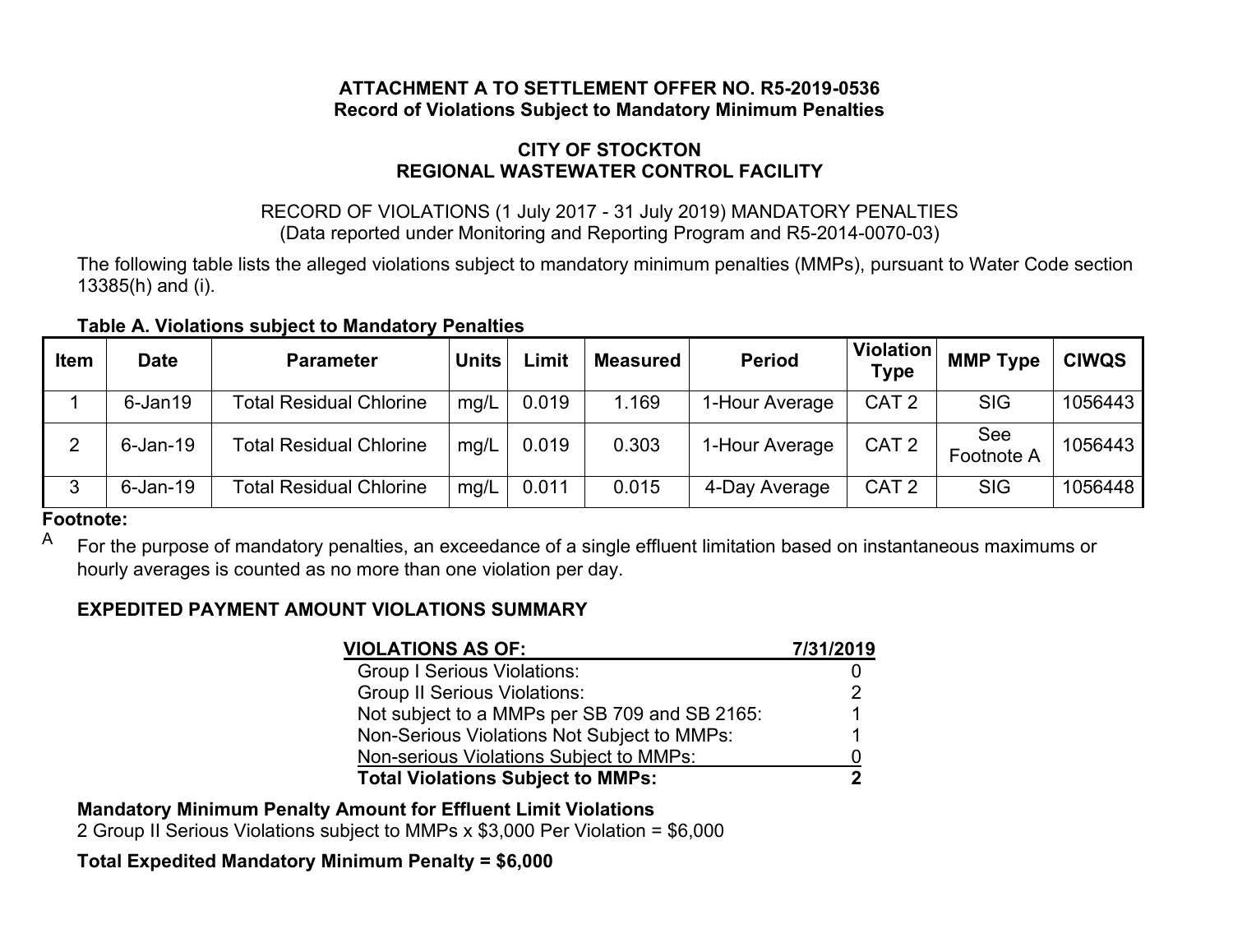## Attachment A to Settlement Offer No. R5-2019-0536 Record of Violations Subject to Mandatory Minimum Penalties

## **Table B. Definition**

| <b>Abbreviation</b>    | <b>Description</b>                                                                                                                                                                                                                                               |
|------------------------|------------------------------------------------------------------------------------------------------------------------------------------------------------------------------------------------------------------------------------------------------------------|
| CAT <sub>1</sub>       | Violation of effluent limitation for Group I pollutant.                                                                                                                                                                                                          |
| CAT <sub>2</sub>       | Violation of effluent limitation for Group II pollutant                                                                                                                                                                                                          |
| <b>CHRON</b>           | Chronic violation as defined by Water Code section 13385 (i). Any non-serious violation that falls<br>within a 180-day period with three preceding violations. Thus, the fourth non-serious violation that<br>occurs within a 180-day period is subject to MMPs. |
| <b>CIWQS</b>           | California Integrated Water Quality System database.<br>https://www.waterboards.ca.gov/water_issues/programs/ciwqs/                                                                                                                                              |
| <b>CTOX</b>            | Violation of chronic toxicity effluent limitation.                                                                                                                                                                                                               |
| <b>DREP</b>            | Deficient reporting violation. This will only result in MMPs if the report is so deficient as to make<br>determination of compliance impossible for the reporting period.                                                                                        |
| <b>LREP</b>            | Late Reporting violation. Every 30-Days a report is late counts as one serious late reporting violation<br>subject to MMPs.                                                                                                                                      |
| Measured               | Reported value for the monitoring period by the Discharger.                                                                                                                                                                                                      |
| MMP Type               | Classification of the type of MMP violation.                                                                                                                                                                                                                     |
| <b>Occurrence Date</b> | Date that a violation occurred. For averaging period limitation violations, such as weekly and monthly<br>averages, the last day of the reporting period is used such as last day of the week (Saturday) and last<br>day of the month, respectively.             |
| <b>OEV</b>             | Violation of any constituent-specific effluent limitation not included in Group I or Group II.                                                                                                                                                                   |
| <b>NCHRON</b>          | Non-serious violation falls within the first three violations in a 180-day period, thus, not subject to<br>MMP.                                                                                                                                                  |
| <b>SIG</b>             | Serious Violation:<br>For Group I pollutants that exceed the effluent limitation by 40 percent or more.<br>For Group II pollutants that exceed the effluent limitation by 20 percent or more.                                                                    |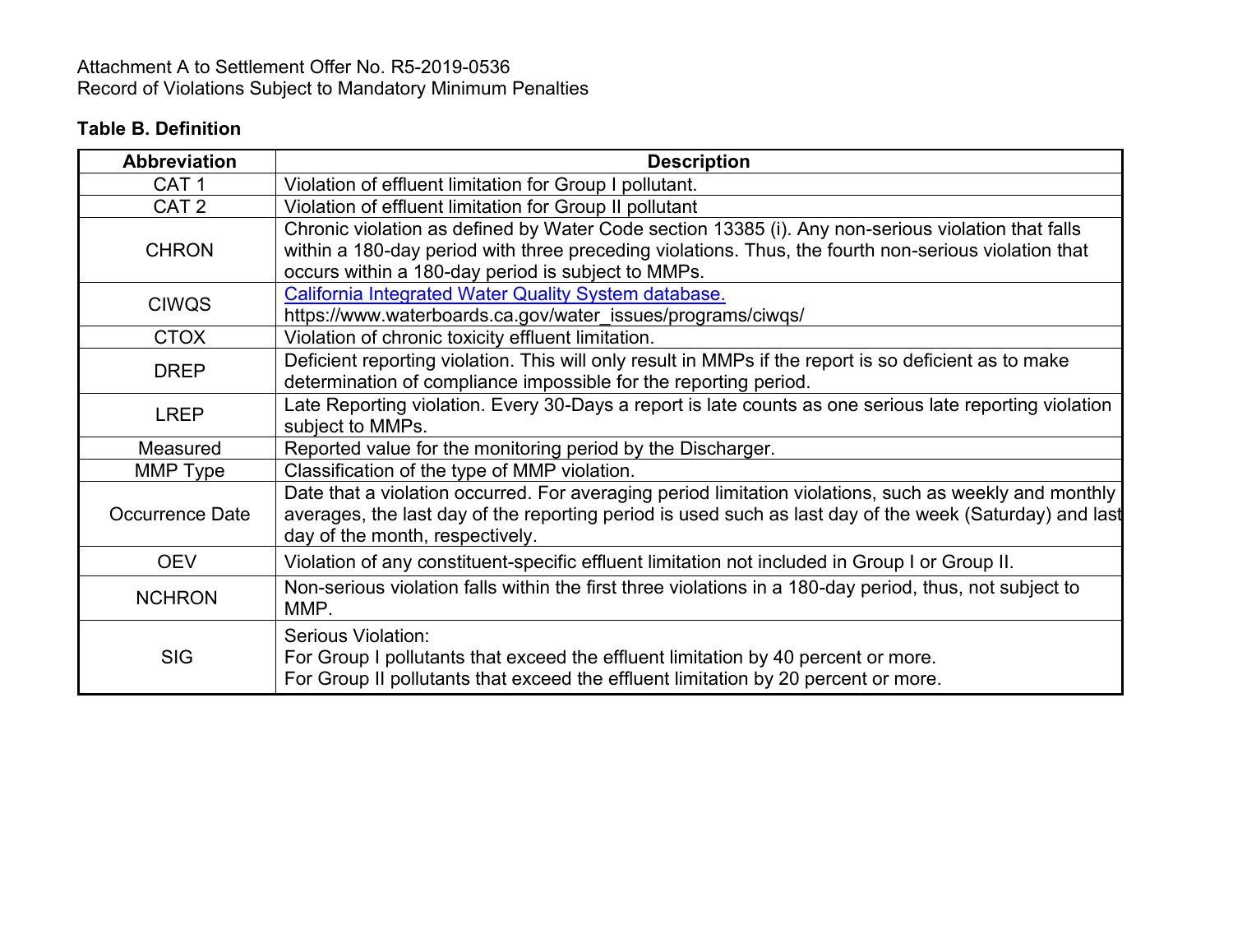### **OFFER TO PARTICIPATE IN EXPEDITED PAYMENT LETTER PROGRAM EPL R5-2019-0536**

#### **ACCEPTANCE OF CONDITIONAL RESOLUTION AND WAIVER OF RIGHT TO HEARING; (proposed) ORDER**

City of Stockton EPL No. R5-2019-0536

By signing below and returning this Acceptance of Conditional Resolution and Waiver of Right to Hearing (Acceptance and Waiver) to the Central Valley Regional Water Quality Control Board (Central Valley Water Board), the City of Stockton (Discharger) hereby accepts the "Offer to Participate in Expedited Payment Letter Program" (Conditional Offer), incorporated herein by reference, and waives the right to a hearing before the Central Valley Water Board to dispute the allegations of violations described in the Record of Violations (ROV), which is included as Attachment A to the Conditional Offer.

The Discharger agrees that the Conditional Offer shall serve as a complaint pursuant to Article 2.5 of the California Water Code and that no separate complaint is required for the Central Valley Water Board to assert jurisdiction over the alleged violations through its Chief Prosecutor. The Discharger agrees to pay the penalties required by California Water Code section 13385(h) and/or (i), in the sum of **\$6,000** (Expedited Payment Amount), which shall be deemed payment in full of any civil liability pursuant to Water Code section 13385 that otherwise might be assessed for the violations described in the ROV. The Discharger understands that this Acceptance and Waiver waives its right to contest the allegations in the ROV and the amount of civil liability assessed for the violations.

The Discharger understands that this Acceptance and Waiver does not address or resolve liability for any violation that is not specifically identified in the ROV.

Upon execution by the Discharger, the completed Acceptance and Waiver shall be returned via email or U.S. mail to:

Xuan Luo, Senior Water Resources Control Engineer NPDES Compliance and Enforcement 11020 Sun Center Drive, Suite 200 Rancho Cordova, CA 95670 Phone: (916) 464-4606 [xuan.luo@waterboards.ca.gov](mailto:xuan.luo@waterboards.ca.gov)

The Discharger understands that federal regulations set forth at title 40, Code of Federal Regulations, section 123.27(d)(2)(iii) require the Central Valley Water Board to publish notice of and provide at least thirty (30) days for public comment on any proposed resolution of an enforcement action addressing NPDES permit violations. Accordingly, this Acceptance and Waiver, prior to execution by the Central Valley Water Board Executive Officer, will be published as required by law for public comment.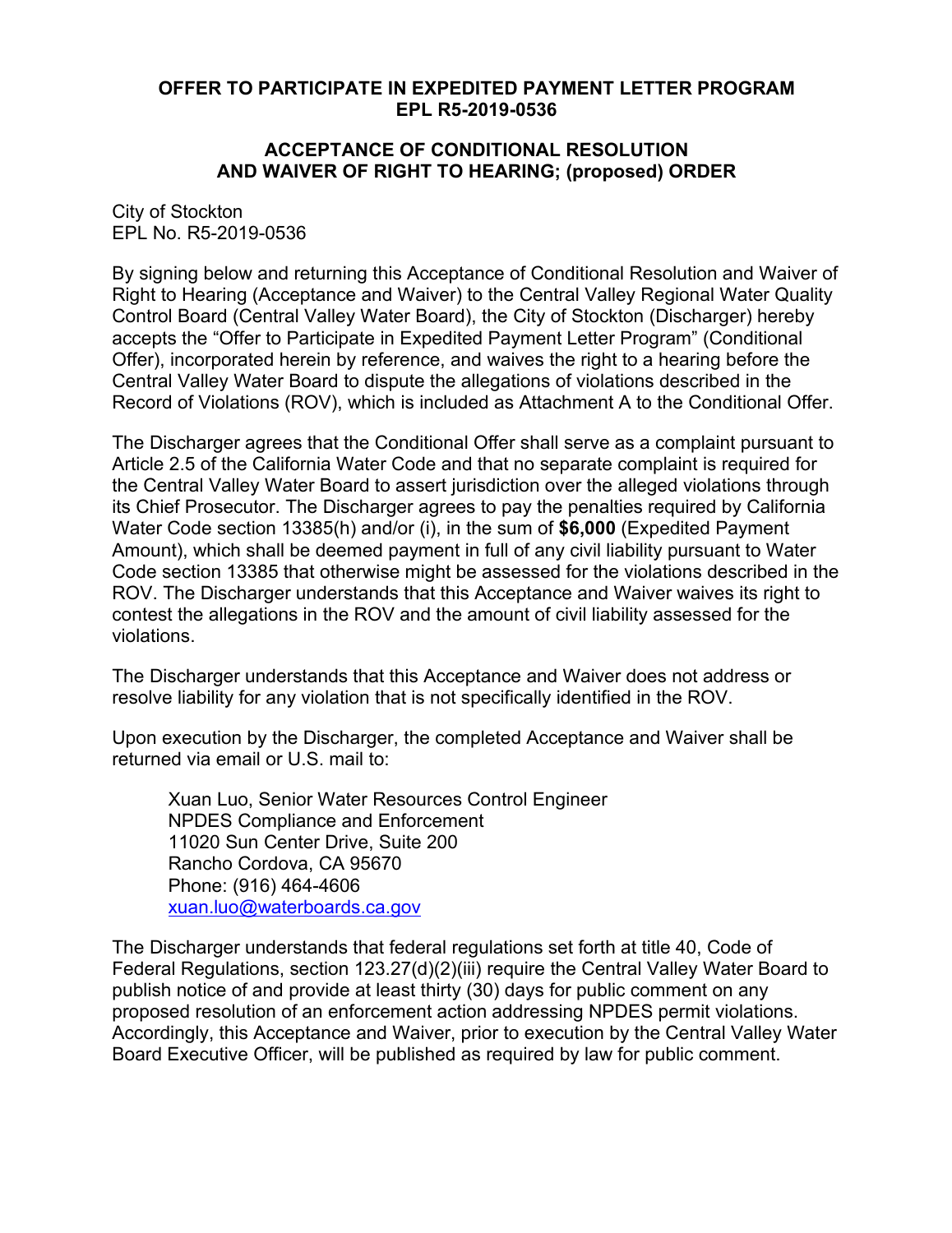Offer to Participate in Expedited Payment Letter Program EPL R5-2019-0536

If no comments are received within the notice period that causes the Central Valley Water Board Executive Officer to question the Expedited Payment Amount, the Central Valley Water Board Executive Officer or his designee will execute this Acceptance and Waiver.

The Discharger understands that if significant comments are received in opposition to the Expedited Payment Amount, the offer on behalf of the Central Valley Water Board to resolve the violations set forth in the ROV may be withdrawn. In that circumstance, the Discharger will be advised of the withdrawal and an administrative civil liability complaint may be issued and the matter may be set for a hearing before the Central Valley Water Board. For such a liability hearing, the Discharger understands that this Acceptance and Waiver executed by the Discharger will be treated as a settlement communication and will not be used as evidence in that hearing.

The Discharger understands that funds collected for violations pursuant to Water Code section 13385(h) and (i) shall be deposited in the State Water Pollution Cleanup and Abatement Account.

The Discharger understands that, in lieu of full payment of the Expedited Payment Amount to the State Water Pollution Cleanup and Abatement Account, the Central Valley Water Board, with the Discharger's concurrence, may direct a portion of the penalty to be expended on a Supplemental Environment Project (SEP). This Acceptance and Waiver provides one SEP option: fund a SEP through a payment to the Delta Regional Monitoring Program (Delta RMP) SEP Fund. All funds directed to the SEP Fund will be expended on projects that supplement Delta RMP studies that would not otherwise be conducted through the Delta RMP's annual approved RMP cost allocations.

The Discharger agrees to pay the Expedited Payment Amount to the State Water Pollution Cleanup and Abatement Account and, if chosen, the SEP Fund, as identified below. The Discharger understands that the Central Valley Water Board will consider the Discharger to have fulfilled all SEP obligations if and when the Aquatic Science Center receives the Discharger's timely and full payment of the required SEP Fund contribution.

For settlements of violations, pursuant to Water Code section 13385 (h) or (i), where the penalty amount equals fifteen thousand dollars (\$15,000) or less, 100 percent of the penalty may be expended on a SEP; if the penalty exceeds \$15,000, then up to \$15,000 plus 50 percent of the penalty that exceeds \$15,000 may be expended on a SEP.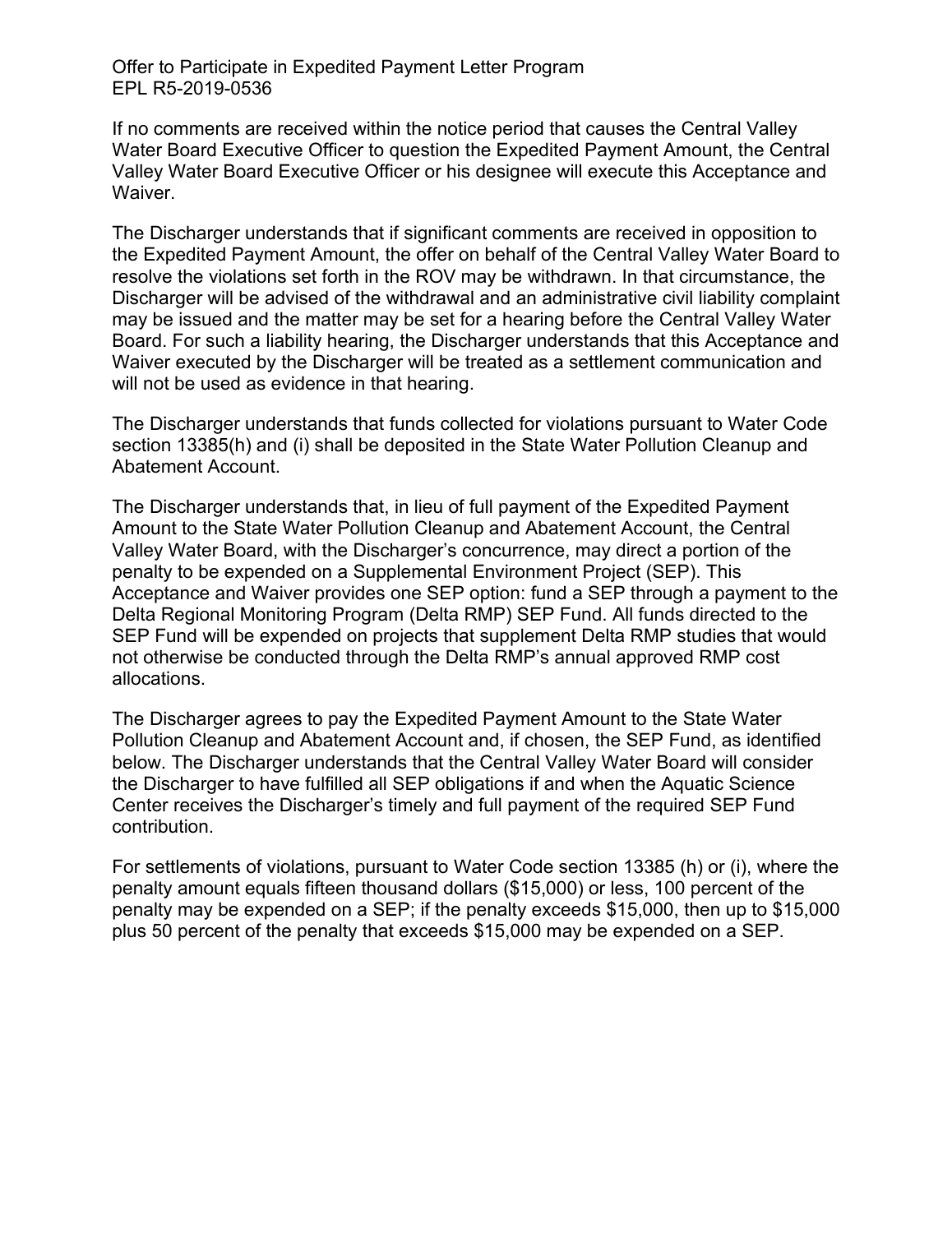(Place a "**V**" check or "**X**" an X in one box below and fill in the blank as appropriate. Electing to pay a portion of the Expedited Payment Amount to the SEP Fund will not change the total penalty amount to be paid).

 $\Box$  Pay a portion of the Expedited Payment Amount to the Delta RMP SEP Fund:

| <b>Dollar Amount</b> | <b>Expedited Payment Options</b>                                                                                                                 |
|----------------------|--------------------------------------------------------------------------------------------------------------------------------------------------|
| \$                   | Maximum amount allowed to be paid to the SEP Fund (\$6,000)                                                                                      |
| \$                   | Different amount from the maximum amount allowed to be paid to<br>the SEP Fund                                                                   |
| \$                   | Total amount to be paid to the State Water Pollution Cleanup and<br>Abatement Account (Total penalty minus amount to be paid to the<br>SEP Fund) |

Pay the total Expedited Payment Amount to State Water Pollution Cleanup and Abatement Account (\$6,000).

The Discharger further understands that once the Acceptance and Waiver is executed by the Central Valley Water Board Executive Officer or his designee, the Discharger shall pay the assessed civil liability to the State Water Pollution Cleanup and Abatement Account and/or Aquatic Science Center, for the SEP Fund, as selected above. Full payment of the Expedited Payment Amount required by the deadline below is a condition of this Acceptance and Waiver.

Accordingly, the Expedited Payment Amount shall be paid by a cashier's or certified check made out to the "State Water Pollution Cleanup and Abatement Account" and/or "Aquatic Science Center for SEP". The payment must be submitted to the State Water Resources Control Board and/or Aquatic Science Center no later than thirty (30) calendar days after the date the Acceptance and Waiver is executed by the Central Valley Water Board Executive Officer or his designee.

Payment to the State Water Pollution Cleanup and Abatement Account shall be mailed to:

State Water Resources Control Board, Accounting Office Attn: EPL R5-2019-0536 Payment PO Box 1888 Sacramento, California, 95812-1888

The Discharger shall also provide a copy of the wavier form and check via email to the Central Valley Water Board ([Xuan.Luo@waterboards.ca.gov](mailto:Xuan.Luo@waterboards.ca.gov)).

Payment to the Aquatic Science Center for SEP shall be submitted in the form of a cashier's or certified check referencing EPL R5-2019-0536 and mailed to: